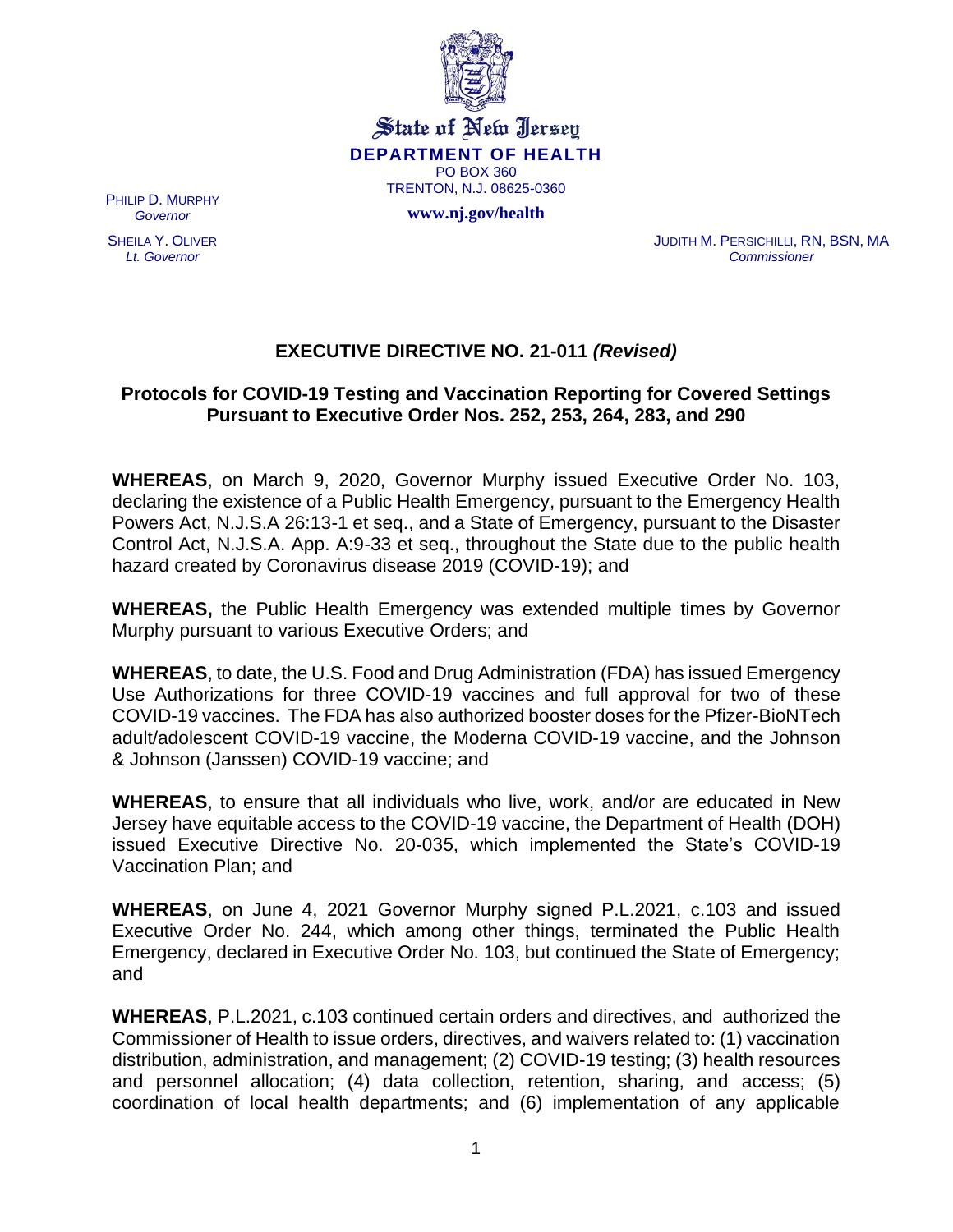recommendations of the Centers for Disease Control and Prevention (CDC) to prevent or limit the transmission of COVID-19, including in specific settings; and

**WHEREAS**, despite the State's extensive progress in combatting COVID-19, COVID-19 remains a threat to New Jersey; and

**WHEREAS**, highly transmissible COVID-19 Variants of Concern are circulating in New Jersey, including the B.1.617.2 (Delta) variant and most recently the B.1.1.529 (Omicron) variant as reported by the CDC and DOH's Communicable Disease Service. Additional highly transmissible and/or highly virulent variants may be identified in State in the future; and

**WHEREAS**, the CDC has emphasized that vaccination is a critical means to prevent spread of COVID-19 and to avoid infection of those individuals who cannot be vaccinated because their age or medical conditions preclude them from receiving one; and

**WHEREAS**, on July 6, 2021, the U.S. Department of Justice's Office of Legal Counsel issued an opinion concluding that Section 564 of the Food, Drug, and Cosmetic Act, 21 U.S.C. § 360bbb-3 does not prohibit public or private entities from imposing vaccination requirements, even when vaccinations are only available pursuant to emergency use authorization; and

**WHEREAS**, requiring workers in certain settings to receive a COVID-19 vaccine or undergo regular testing can help prevent outbreaks and reduce transmission to vulnerable individuals who may be at a higher risk of severe disease; and

**WHEREAS**, on August 2, 2021, Governor Murphy announced that all workers in certain state and private health care facilities as well as high-risk congregate settings will be required to be fully vaccinated against COVID-19 or be subject to COVID-19 testing at minimum one to two times per week; and

**WHEREAS**, on August 6, 2021, Governor Murphy issued Executive Order No. 252, setting forth mandatory requirements related to vaccination and testing for certain covered facilities and settings, which shall remain in full force and effect pursuant to Executive Order Nos. 281 and 292 (2022); and

**WHEREAS**, under Executive Order No. 252, covered health care and high-risk congregate settings were to maintain a policy requiring covered workers to either provide adequate proof that they have been fully vaccinated or submit to COVID-19 testing at minimum one to two times weekly. This requirement took effect on September 7, 2021, at which time any covered workers who had not provided adequate proof that they are fully vaccinated were to be prepared to submit to ongoing testing until fully vaccinated; and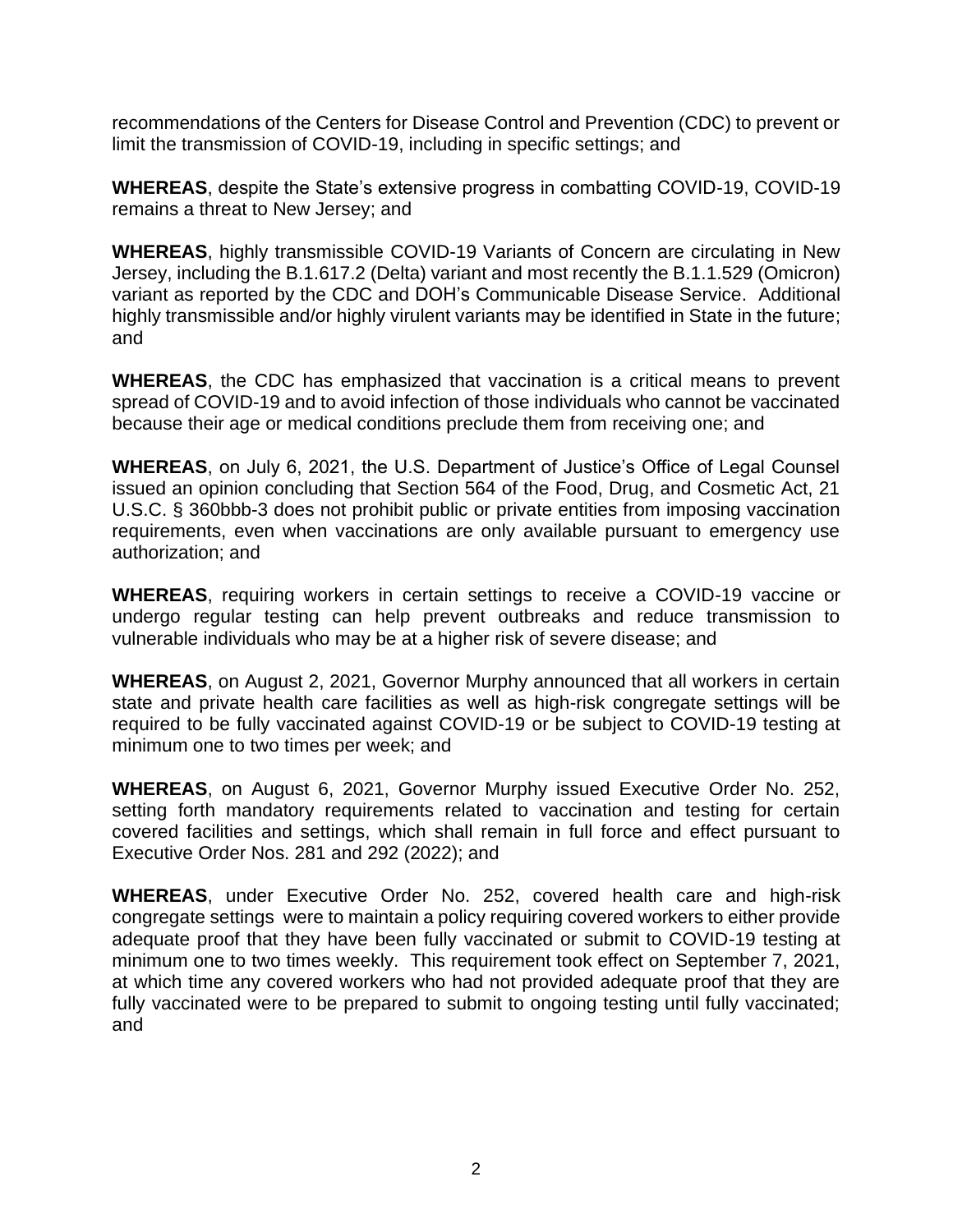**WHEREAS**, on August 23, 2021, Governor Murphy announced that all workers in preschool to grade 12 schools are required to be fully vaccinated against COVID-19 or be subject to COVID-19 testing at minimum one to two times per week; and

**WHEREAS**, on August 23, 2021, Governor Murphy issued Executive Order No. 253, setting forth mandatory requirements related to vaccination and testing for certain school settings, which shall remain in full force and effect pursuant to Executive Order No. 281 (2020); and

**WHEREAS**, pursuant to Executive Order No. 253, all public, private, and parochial preschool programs, and elementary and secondary schools, including charter and renaissance schools must maintain a policy that requires covered workers to either provide adequate proof that they have been fully vaccinated or submit to COVID-19 testing at minimum one to two times weekly. This requirement took effect on October 18, 2021, at which time any covered workers that have not provided adequate proof that they are fully vaccinated must submit to ongoing testing until fully vaccinated; and

**WHEREAS,** on September 20, 2021, Governor Murphy announced that all workers in child care centers and other child care facilities are required to be fully vaccinated against COVID-19 or be subject to COVID-19 testing at minimum one to two times per week; and

**WHEREAS**, on September 20, 2021, Governor Murphy issued Executive Order No. 264, setting forth mandatory requirements related to vaccination and testing for certain child care settings, which shall remain in full force and effect pursuant to Executive Order No. 281 and 292 (2022); and

**WHEREAS**, pursuant to Executive Order No. 264, covered workers in covered child care centers and other child care facilities are required to be fully vaccinated or submit to COVID-19 testing at minimum one to two times weekly. This requirement took effect on November 1, 2021, at which time any covered workers who have not provided adequate proof that they are fully vaccinated must submit to ongoing testing until fully vaccinated; and

**WHEREAS**, peer-reviewed studies, including a CDC Morbidity and Mortality Weekly Report issued in December 2021 (available here: [https://www.cdc.gov/mmwr/volumes/70/wr/pdfs/mm7049a2-H.pdf\)](https://www.cdc.gov/mmwr/volumes/70/wr/pdfs/mm7049a2-H.pdf), detail the importance of booster doses to help maintain long-term protection against severe COVID-19; and

**WHEREAS**, on January 5, 2022, the CDC recommended that people remain up to date with their COVID-19 vaccines. Up to date means a person has received all recommended COVID-19 vaccines, including any booster dose(s) when eligible; and

**WHEREAS**, waning immunity among health care workers increases their susceptibility to the virus and can place further strain on the state's health care workforce, threatening the State's ability to provide critical care to individuals; and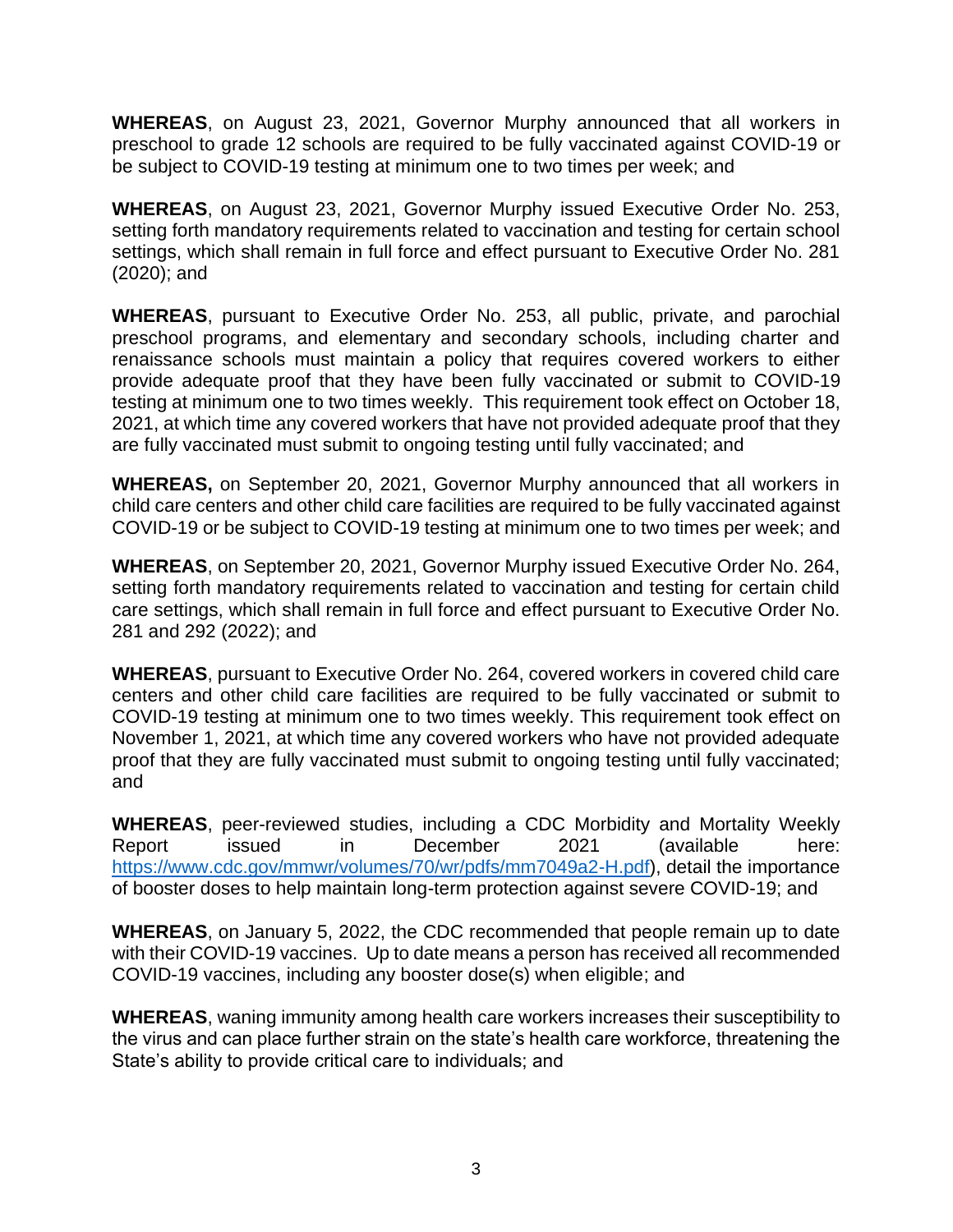**WHEREAS**, requiring workers in high-risk congregate and health care settings to be up to date with their vaccination can help prevent outbreaks and reduce transmission to vulnerable individuals who may be at a higher risk of severe disease; and

**WHEREAS**, as of January 7, 2022, booster doses are authorized and recommended for everyone ages 12 and older; and

**WHEREAS**, on January 11, 2022, Governor Murphy issued Executive Order No. 280, declaring the existence of a new Public Health Emergency, pursuant to the Emergency Health Powers Act, N.J.S.A. 26:13-1 et seq., in the State of New Jersey due to the surge of cases and hospitalizations tied to the new variants of COVID-19; and

**WHEREAS**, on January 15, 2022, the statewide COVID-19 Activity Level Index (CALI) demonstrated VERY HIGH or HIGH current COVID-19 activity in every region of the state: [https://www.nj.gov/health/cd/documents/topics/NCOV/COVID-](https://www.nj.gov/health/cd/documents/topics/NCOV/COVID-19_Report_Week_2022_2.pdf)19 Report Week 2022 2.pdf; and

**WHEREAS**, on January 19, 2022, Governor Murphy issued Executive Order No. 283, setting forth mandatory requirements related to booster vaccination for covered health care facility settings that are also subject to the Omnibus COVID-19 Health Care Staff Vaccination Interim Final Rule (CMS-3415-IF C) ("CMS rule") as well as mandatory requirements related to booster vaccination for other health care facility settings not subject to the CMS rule and high-risk congregate settings; and

**WHEREAS**, on March 2, 2022, Governor Murphy issued Executive Order No. 290 (2022) amending the timeframes set forth in Executive Order No. 283; and

**WHEREAS**, pursuant to Executive Order No. 290 (2022), covered health care settings that are also subject to the CMS rule must maintain a policy that requires covered workers to have received their primary COVID-19 vaccination series in accordance with the CMS rule, and be otherwise up to date on COVID-19 vaccinations, including a booster, by April 11, 2022 or within three weeks of becoming eligible for a booster dose; and

**WHEREAS**, pursuant to Executive Order No. 290 (2022), health care settings not subject to the CMS rule and high-risk congregate settings must maintain a policy that requires covered workers have received their first dose of their primary COVID-19 vaccination series by February 16, 2022, and are otherwise up to date on COVID-19 vaccinations by May 11, 2022 or within three weeks of becoming eligible for a booster dose; and

**WHEREAS**, on March 4, 2022, Governor Murphy issued Executive Order No. 292 lifting the COVID-19 Public Health Emergency but maintaining the requirements in Executive Order Nos. 252, 253, 264, 283, and 290 under the State of Emergency declared pursuant to the Disaster Control Act; and

**WHEREAS**, Executive Order Nos. 252, 253, 264, 283, and 290 authorized the Commissioner of Health to issue a directive supplementing the requirements outlined in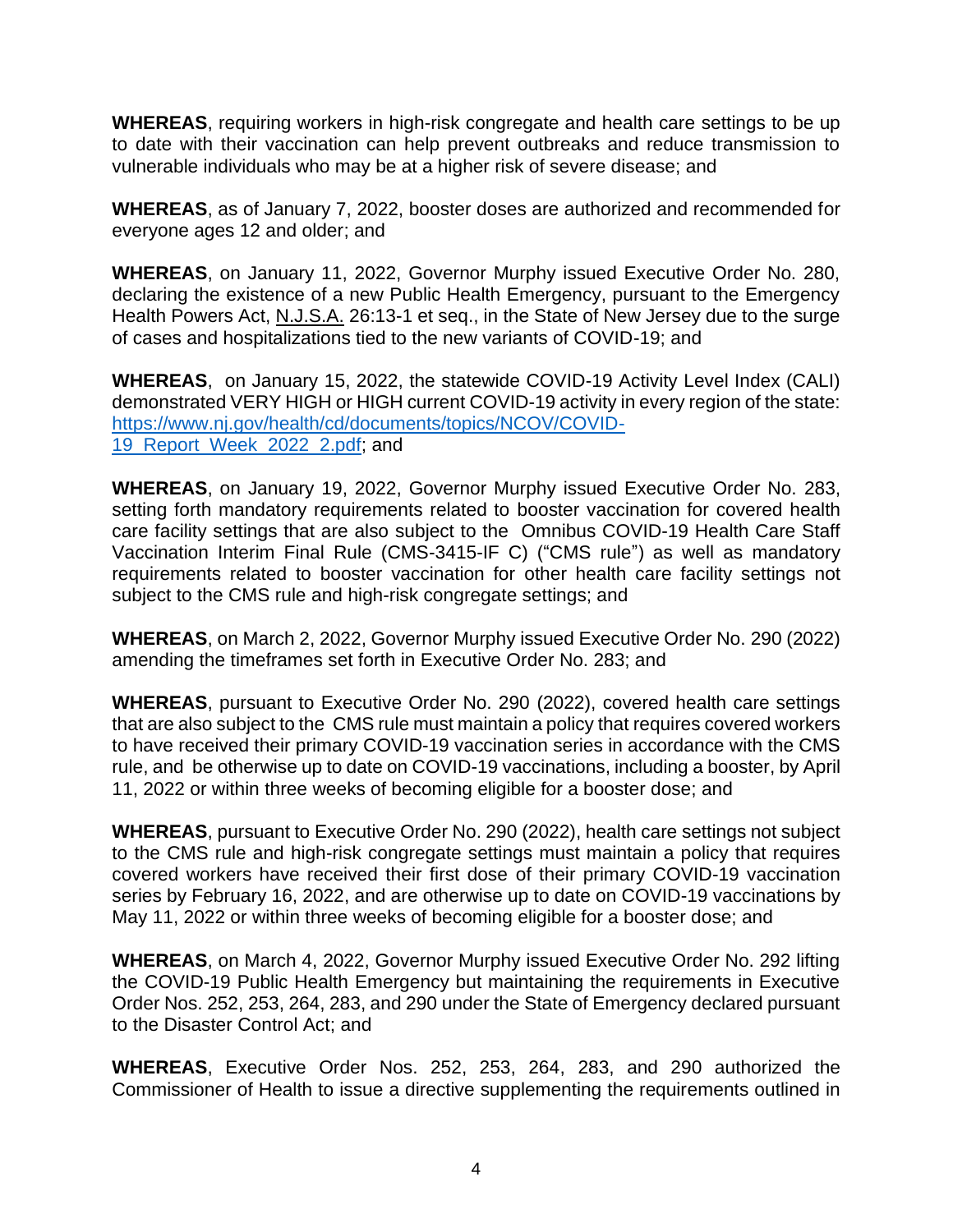the Orders, including, but not limited to, any requirements for reporting vaccination and testing data to the Department of Health (DOH); and

**NOW, THEREFORE, I, JUDITH PERSICHILLI**, Commissioner of the Department of Health, hereby order and directs the following:

## Section 1: Definitions

- 1. Consistent with Executive Order Nos. 252, 253, 264, 283, and 290, the following definitions apply for the purposes of this Directive:
	- a. "Covered settings" include the following:
		- i. Health care settings, which shall include acute, pediatric, inpatient rehabilitation, and psychiatric hospitals, including specialty hospitals, and ambulatory surgical centers; long-term care facilities; intermediate care facilities; residential detox, short-term, long-term residential substance abuse disorder treatment facilities, and children's residential treatment centers; clinic-based settings like ambulatory care, urgent care clinics, dialysis centers, Federally Qualified Health Centers, family planning sites, and Opioid Treatment Programs; community-based healthcare settings including Program of All-inclusive Care for the Elderly, pediatric and adult medical day care programs, and licensed home health agencies and registered health care service firms operating within the State.
		- ii. High-risk congregate settings, which shall include State and county correctional facilities; secure care facilities operated by the Juvenile Justice Commission; licensed community residences for individuals with intellectual and developmental disabilities ("IDD") and traumatic brain injury ("TBI"); licensed community residences for adults with mental illness; group homes and psychiatric community homes licensed by the Department of Children and Families; and certified day programs for individuals with IDD and TBI.
		- iii. School settings, which shall include public, private, and parochial preschool programs, and elementary and secondary schools, including charter and renaissance schools.
		- iv. Child care centers, which shall include any facility defined as a child care center pursuant to N.J.S.A. 30:5B-3, including, but not limited to, day care centers, drop-in centers, nighttime centers, recreation centers sponsored and operated by a county or municipal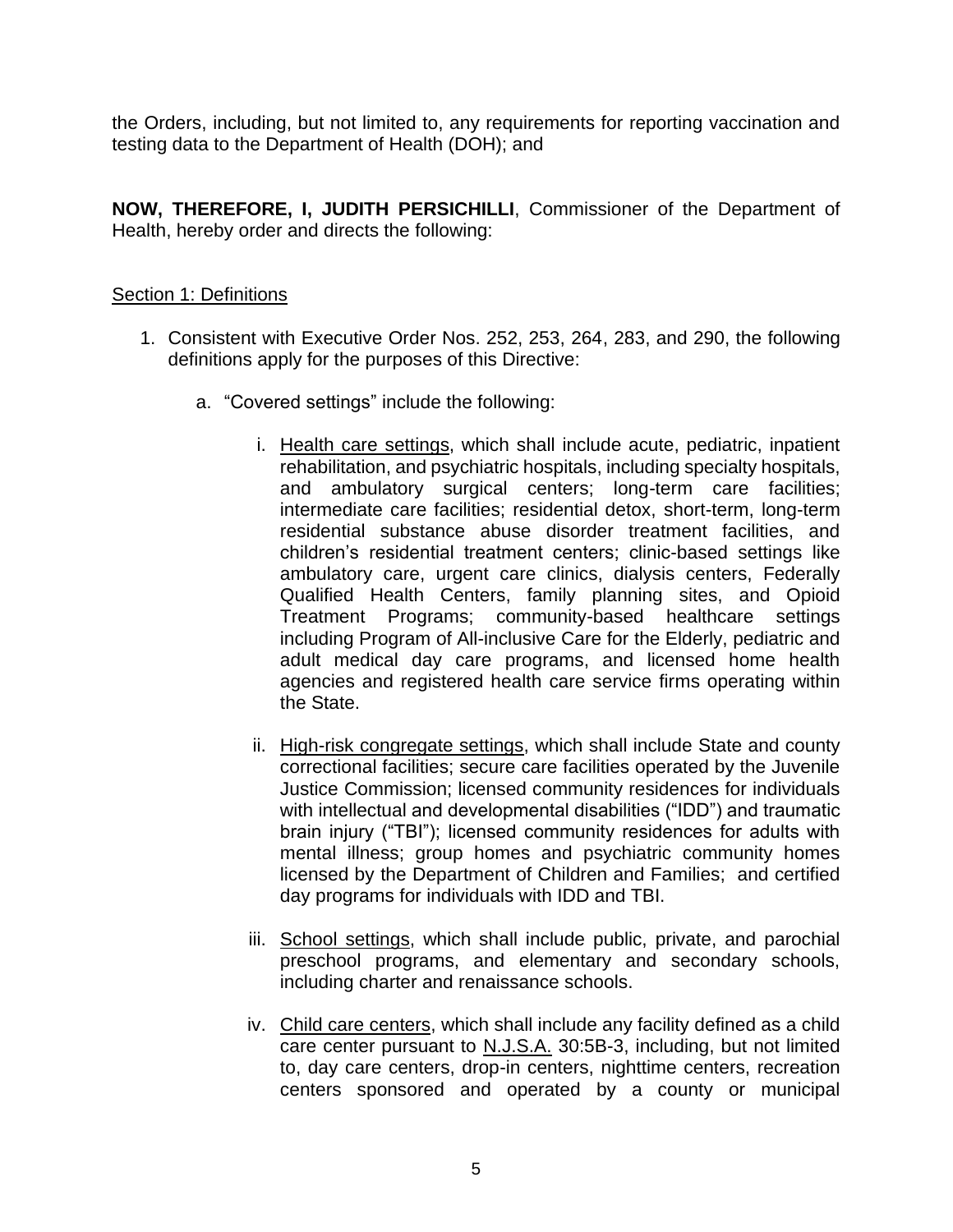government recreation or park department or agency, day nurseries, nursery and play schools, cooperative child centers, centers for children with special needs, centers serving sick children, infanttoddler programs, school age child care programs, and employersupported centers.

- v. Other child care facilities, which shall include any facility described in N.J.S.A.  $30:5B-3(b)(2)$ ,  $(3)$ ,  $(7)$ ,  $(8)$ , and  $(11)$ , including, but not limited to, a program operated by a private school which is run solely for educational purposes, centers or special classes operated primarily for religious instruction or for the temporary care of children while persons responsible for such children are attending religious services, programs operated by the board of education of the local public school district, programs such as that located in a bowling alley, health spa, or other facility in which each child attends for a limited time period while the parent is present using the facility, and privately operated infant and preschool programs that are approved by the NJ State Department of Education to provide services exclusively to local school districts for children with disabilities.
- b. "Covered workers include the following:
	- i. For health care settings: employees, both full- and part-time, contractors, and other individuals working in covered settings, including individuals providing operational or custodial services or administrative or non-clinical support. This includes unpaid workers, such as routine volunteers or trainees, as well as consultant pharmacists. Covered workers do not include individuals who visit the covered setting only to provide one-time or limited-duration deliveries, repairs, services, or construction.
	- ii. For high-risk congregate settings: employees, both full- and parttime, contractors, and other individuals working in covered settings, including individuals providing operational or custodial services or administrative or non-clinical support. This includes unpaid workers, such as routine volunteers or trainees, as well as consultant pharmacists. Covered workers do not include individuals who visit the covered setting only to provide one-time or limited-duration deliveries, repairs, services, or construction.
	- iii. For school settings: all individuals employed by the covered setting, both full- and part-time, including, but not limited to, administrators, teachers, educational support professionals, individuals providing food, custodial, and administrative support services, substitute teachers, whether employed directly by a covered setting or otherwise contracted, bus drivers, whether employed directly by a covered setting or otherwise contracted, contractors, providers, and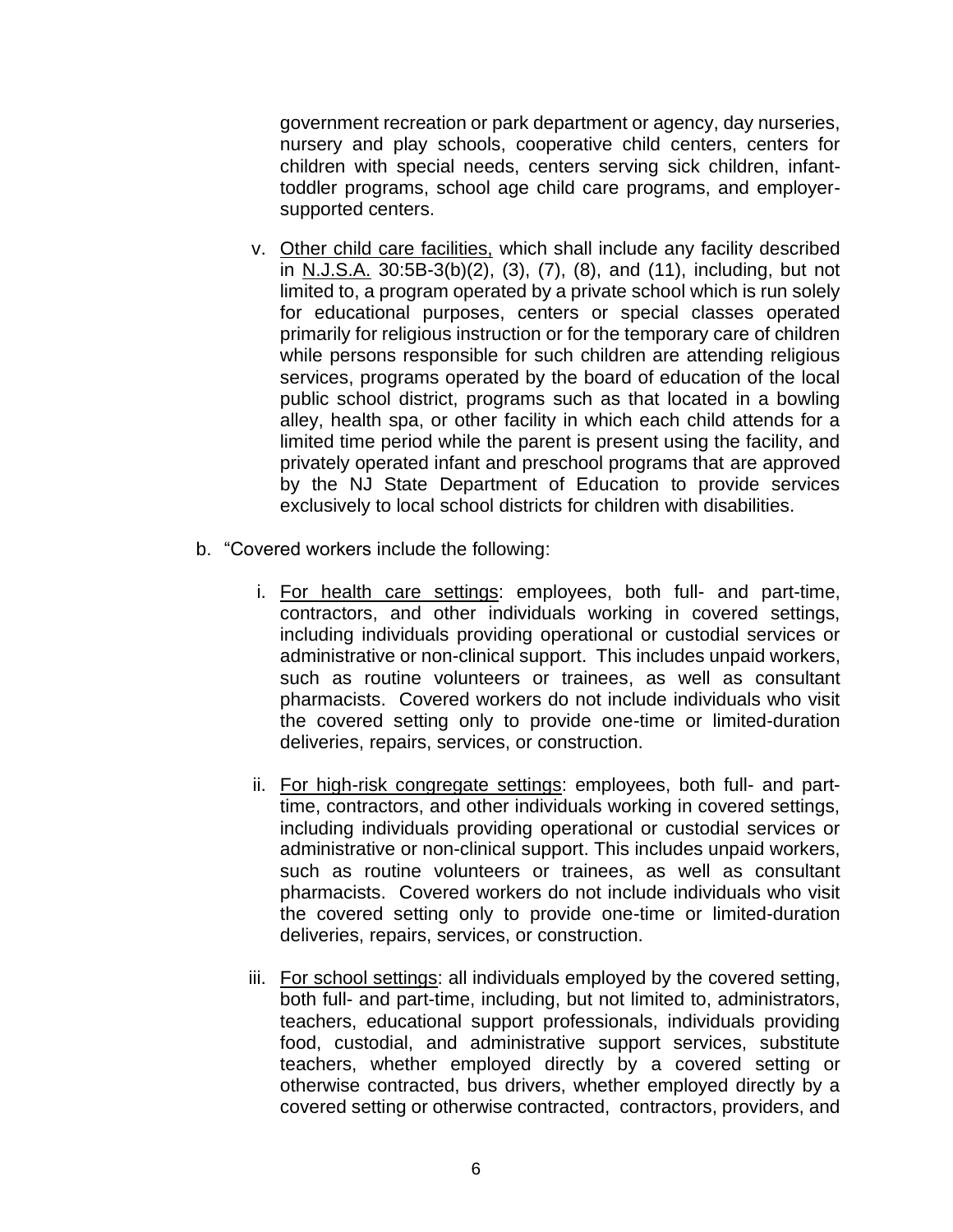any other individuals performing work in covered settings whose job duties require them to make regular visits to such covered settings, including volunteers. Covered workers do not include individuals who visit the covered setting only to provide one-time or limited-duration deliveries, repairs, services, or construction.

- iv. For child care centers and other child care facilities: all individuals employed by the covered setting, both full- and part-time, including, but not limited to, administrators, teachers, individuals providing food, custodial, and administrative support services, contractors, providers, and any other individuals performing work in covered settings whose job duties require them to make regular visits to such covered settings, including volunteers. Covered workers do not include individuals who visit the covered setting only to provide onetime or limited-duration deliveries, repairs, services, or construction.
- c. "Fully vaccinated" means two weeks or more after the covered worker received the second dose in a two-dose series (e.g. for the Pfizer-BioNTech and Moderna mRNA COVID-19 vaccines) or two weeks or more after the covered worker received a single-dose vaccine (e.g. for the Johnson & Johnson/Janssen COVID-19 vaccine). Individuals will only be considered fully vaccinated when they have received an FDA-approved or FDAauthorized COVID-19 vaccine or a COVID-19 vaccine listed for emergency use by the World Health Organization (WHO).
- d. "Up to date with COVID-19 vaccinations" means the covered worker received a primary series and any booster doses for which the covered worker is eligible as recommended by the CDC (see: [https://www.cdc.gov/coronavirus/2019-ncov/vaccines/booster-shot.html\)](https://www.cdc.gov/coronavirus/2019-ncov/vaccines/booster-shot.html). Covered workers will only be considered up to date with their vaccinations if they received an FDA-approved or FDA-authorized COVID-19 vaccine or a COVID-19 vaccine listed for emergency use by the WHO.
- 2. For the purposes of COVID-19 vaccination reporting pursuant to this Directive for health care settings and high-risk congregate settings:
	- a. "Fully vaccinated, but not yet eligible for a booster dose" means the covered worker is not yet eligible for a booster dose because the CDCrecommended interval between a primary series and a booster dose has not yet elapsed (see CDC recommended timelines for FDA-authorized COVID-19 vaccines here: [https://www.cdc.gov/coronavirus/2019](https://www.cdc.gov/coronavirus/2019-ncov/vaccines/booster-shot.html) [ncov/vaccines/booster-shot.html\)](https://www.cdc.gov/coronavirus/2019-ncov/vaccines/booster-shot.html).

In determining when a covered worker becomes eligible to receive a booster dose, the covered worker should account for any additional primary doses recommended due to immunocompromise status (see CDC's COVID-19 Vaccines for Moderately or Severely Immunocompromised People: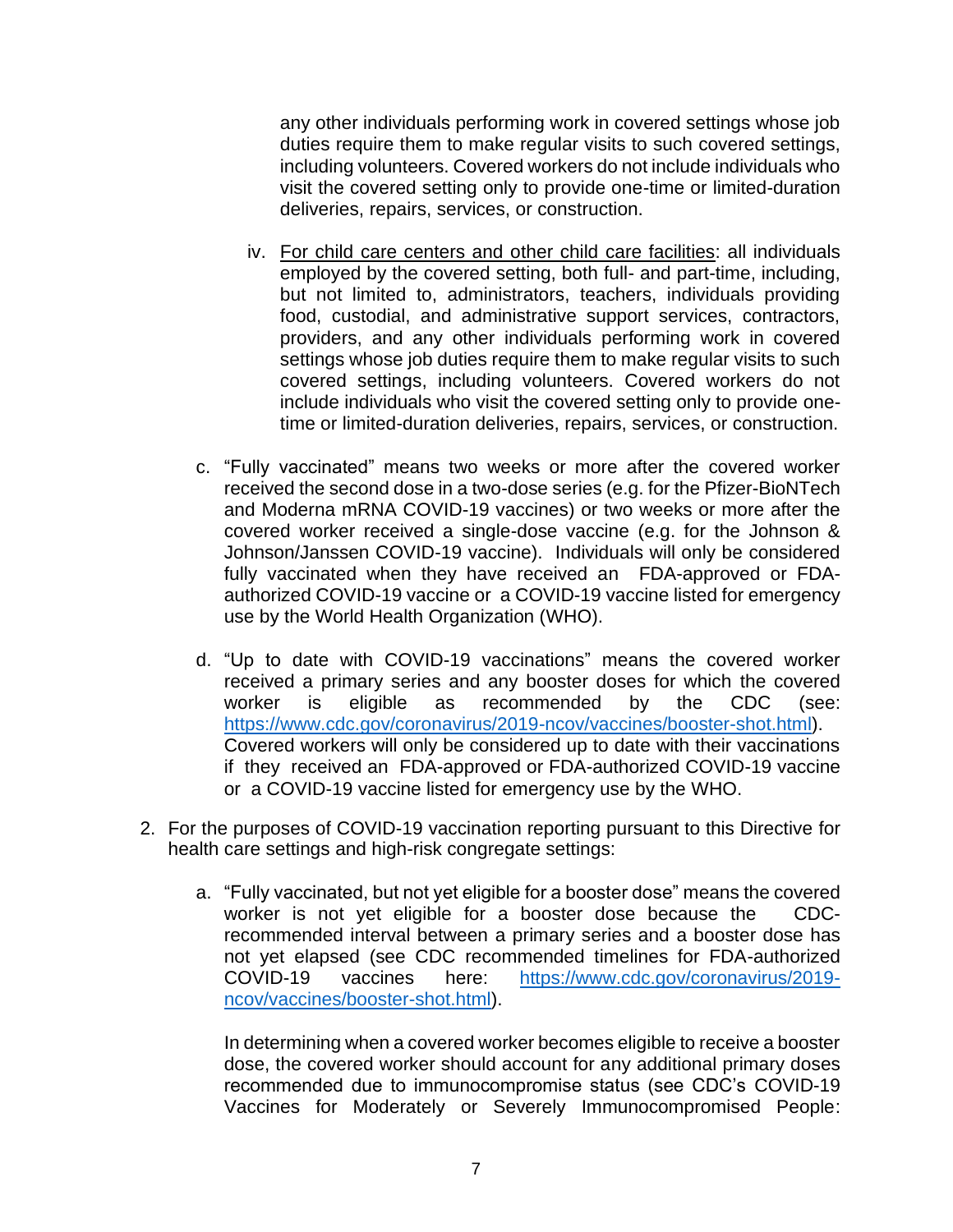[https://www.cdc.gov/coronavirus/2019](https://www.cdc.gov/coronavirus/2019-ncov/vaccines/recommendations/immuno.html) [ncov/vaccines/recommendations/immuno.html\)](https://www.cdc.gov/coronavirus/2019-ncov/vaccines/recommendations/immuno.html).

- b. "Medical exemption from COVID-19 vaccination" means the covered worker has requested and received an exemption, because the covered worker:
	- i. Has a documented medical contraindication to COVID-19 vaccination based upon valid medical reasons as defined by the CDC in the 'Interim Clinical Considerations for Use of COVID-19 Vaccines Currently Authorized in the United States' available at: [https://www.cdc.gov/vaccines/covid-19/clinical](https://www.cdc.gov/vaccines/covid-19/clinical-considerations/covid-19-vaccines-us.html#Contraindications)[considerations/covid-19-vaccines-us.html#Contraindications,](https://www.cdc.gov/vaccines/covid-19/clinical-considerations/covid-19-vaccines-us.html#Contraindications)
	- ii. Has a documented disability that necessitates an accommodation as required by state and federal law and the covered worker is medically unable to receive any of the authorized COVID-19 vaccines, and/or
	- iii. Is delaying vaccination for a limited duration due to documented current acute illness with a known current SARS-CoV-2 infection or other clinical reason, in accordance with the CDC's 'Interim Clinical Considerations for Use of COVID-19 Vaccines Currently Approved or Authorized in the United States': [https://www.cdc.gov/vaccines/covid-](https://www.cdc.gov/vaccines/covid-19/clinical-considerations/covid-19-vaccines-us.html)19/clinicalconsiderations/covid-19-vaccines-us.html.
- c. "Religious exemption from COVID-19 vaccination" means the covered worker has requested and received an exemption in accordance with state and federal law due to the covered worker's sincerely held religious belief, practice, or observance that prevents the covered worker from receiving the COVID-19 vaccination.
- 3. For the purposes of COVID-19 testing reporting pursuant to this Directive:
	- a. "Testing" means antigen or molecular tests that have EUA by the U.S. Food and Drug Administration ("FDA") or are operating per the Laboratory Developed Test requirements by the U.S. Centers for Medicare and Medicaid Services.
		- i. Self-tests (e.g. home administered-based tests) are acceptable, with the requirement that the covered worker makes the testing results (e.g. positive or negative) available to the covered setting. For those covered workers who are using self-tests without an integrated reporting mechanism, the covered setting may require that the covered worker perform the test onsite where results can be observed by human resources personnel or supervisor from the covered setting or may require covered workers provide an attestation (e.g., form provided by the covered setting) stating the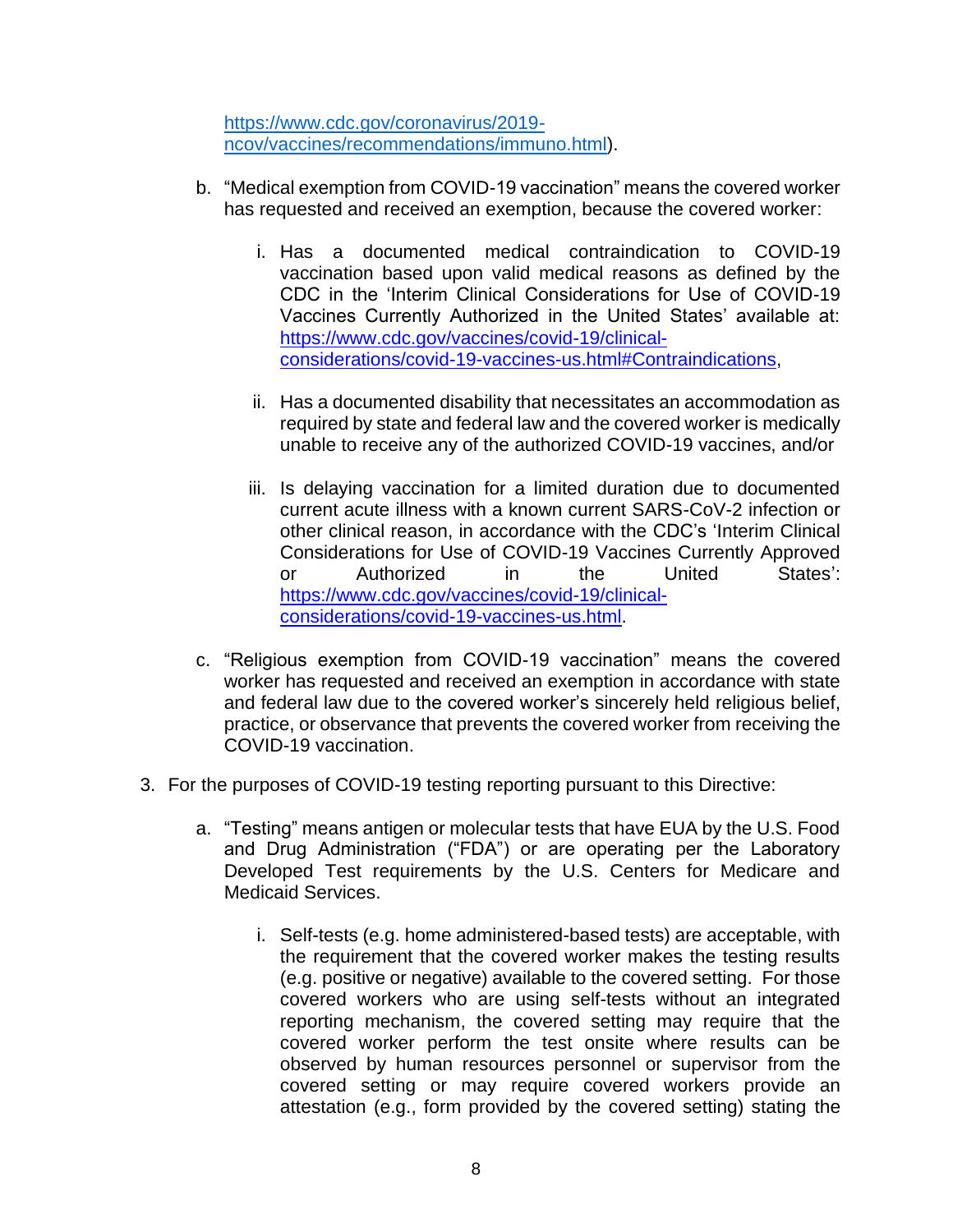date/time test was taken and the result of the test to the covered setting.

- ii. Antibody tests (also known as a serology test) indicate past infection and are not acceptable tests for the testing requirement.
- b. "Recently recovered from COVID-19" means people who have tested positive for COVID-19 within the past 90 days and recovered. These individuals do not need to get tested following an exposure unless the person develops new symptoms.

#### Section 2: Vaccination and Testing Documentation

- 4. Covered settings shall make every effort to inform covered workers about how to get vaccinated against COVID-19.
- 5. Each covered setting shall maintain documentation related to covered worker COVID-19 vaccination that includes, at a minimum, the following:
	- a. That covered workers who have not submitted proof that they are fully vaccinated (for all covered settings) and up to date on COVID-19 vaccinations (for health care and high-risk congregate settings) were provided education regarding the benefits and potential risks associated with COVID-19 vaccination;
	- b. That covered workers who have not submitted proof that they are fully vaccinated (for all covered settings) and up to date on COVID-19 vaccinations (for health care and high-risk congregate settings) were offered the COVID-19 vaccine or information on obtaining COVID-19 vaccination; and
	- c. That covered workers who have not submitted proof that they are fully vaccinated (for all covered settings) and up to date on COVID-19 vaccinations (for health care and high-risk congregate settings) were offered COVID-19 testing or information on obtaining COVID-19 testing.
- 6. For school settings, child care centers, and other child care facility settings:
	- a. Each covered worker who is not yet fully vaccinated, and who are not tested through their covered setting, shall provide proof of testing, including results, to their covered setting. This shall occur once or twice weekly until the covered worker is fully vaccinated. This should occur in accordance with the policies of the covered setting and may require authorization of result release.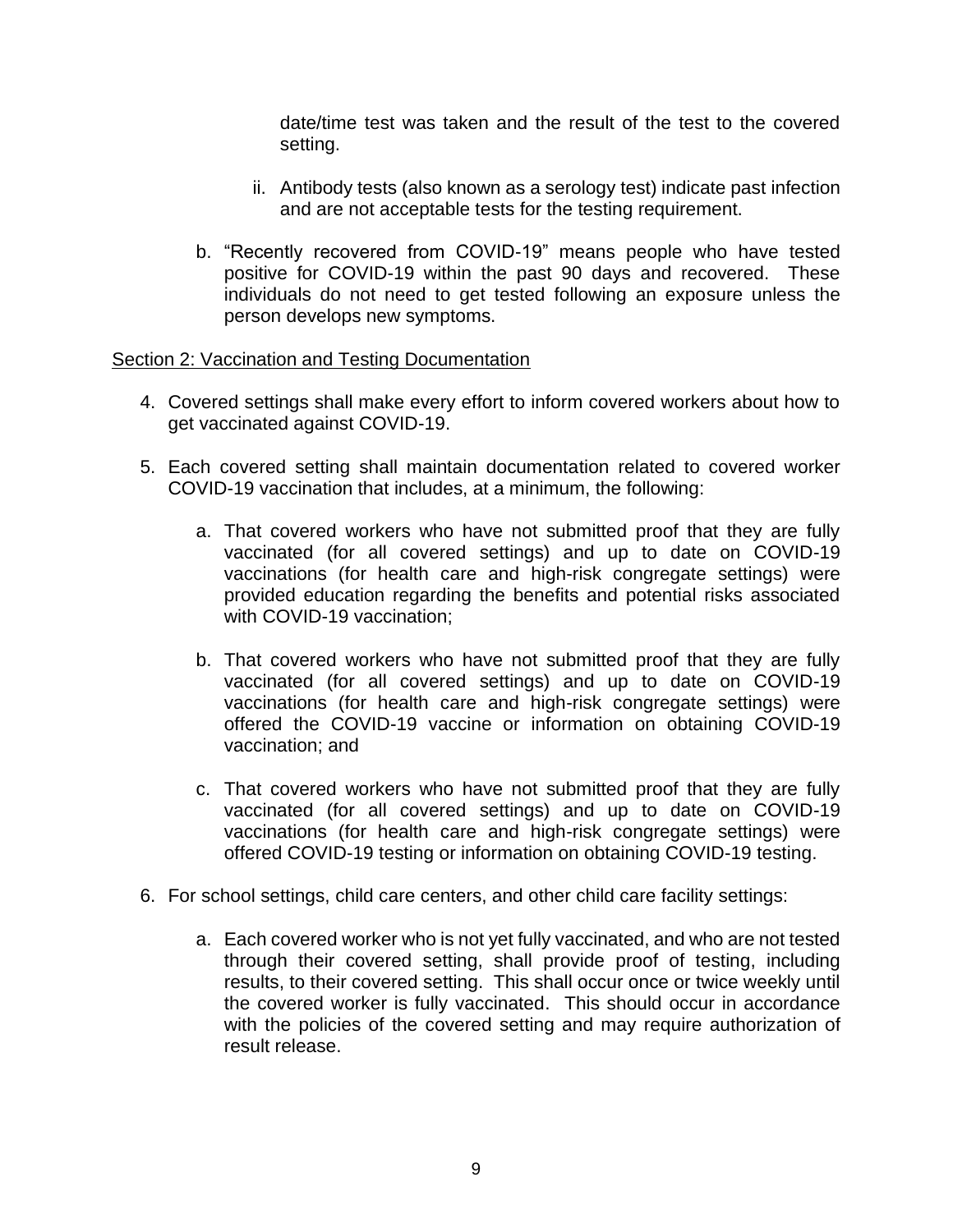- b. Each covered setting shall have a policy regarding full COVID-19 vaccination of new covered workers (e.g. new employees or new volunteers).
- 7. For health care and high-risk congregate settings:
	- a. Each covered worker who is not yet up to date on COVID-19 vaccination (including but not limited to those who have a documented COVID-19 vaccination exemption), and who are not tested through their covered setting, shall provide proof of testing, including results, to their covered setting. This shall occur once or twice weekly until the covered worker is up to date on COVID-19 vaccinations. This should occur in accordance with the policies of the covered setting and may require authorization of result release.
	- b. Each covered setting shall have a policy regarding up to date COVID-19 vaccination of new covered workers (e.g. new employees or new volunteers).
	- c. Exemptions to COVID-19 vaccination:
		- i. Requests must be documented and evaluated in accordance with applicable federal and state law and as a part of a covered setting's policies and procedures.
		- ii. The covered setting must apply Definitions from Section 2 of this Directive and document the approved duration of the exemption.
	- d. Medical contraindications to COVID-19 vaccination are to be validated by requesting that the covered worker provide a written statement submitted from a physician licensed to practice medicine or osteopathy or an advanced practice nurse (certified registered nurse practitioner or clinical nurse specialist) in any jurisdiction of the United States indicating that an immunization is medically contraindicated for a specific period of time, and the reason(s) for the medical contraindication, based upon valid medical reasons as enumerated by the CDC as informed by the Advisory Committee on Immunization Practices (ACIP): [https://www.cdc.gov/vaccines/covid-19/clinical-considerations/covid-19](https://www.cdc.gov/vaccines/covid-19/clinical-considerations/covid-19-vaccines-us.html#Contraindications) [vaccines-us.html#Contraindications.](https://www.cdc.gov/vaccines/covid-19/clinical-considerations/covid-19-vaccines-us.html#Contraindications)

## Section 3: Vaccination Reporting

8. A report of the immunization status of the covered workers in every covered setting shall be documented and maintained as the covered setting's 'COVID-19 Immunization Status Report' ('status report'). A covered setting's status report(s) shall be submitted to the DOH upon request.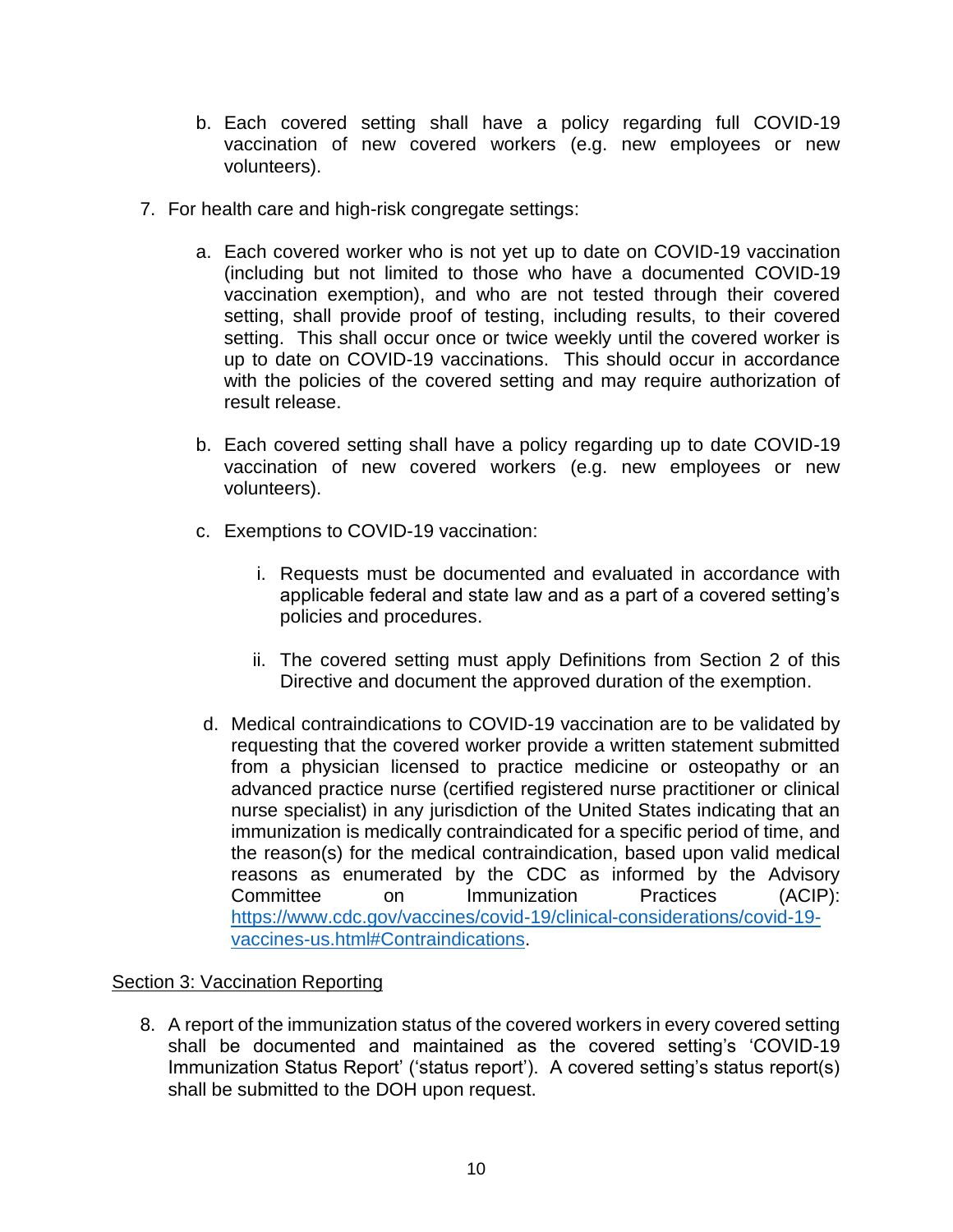- 9. Each covered setting (e.g. employer) shall maintain at least the following information within the weekly 'status report':
	- a. Identifying information for the covered setting;
	- b. Total population:
		- i. Number of covered workers;
	- c. Primary series vaccination participation:
		- i. Number of covered workers who are fully vaccinated;
	- d. Up to date vaccination participation:
		- i. Number of covered workers who are fully vaccinated and have received a booster COVID-19 vaccination;
		- ii. Number of covered workers who are fully vaccinated, but not yet eligible for a booster dose;
	- e. Testing participation:
		- i. Number of covered workers who are submitting to once weekly testing;
		- ii. Number of covered workers who are submitting to twice weekly testing;
	- f. Noncompliance:
		- i. Number of covered workers who are not in compliance, meaning are not fully vaccinated (all covered settings), are not up to date on COVID-19 vaccinations (health care facility and high-risk congregant settings only), have not submitted once or twice weekly testing each week during the prior week, are not excluded from testing due to recent COVID-19 diagnosis, and may have refused vaccination and testing; and
		- ii. Actions taken by the covered setting to address noncompliance, including whether the covered setting has created a plan of correction and the total number for actions taken, which may include verbal warnings; written warnings; temporary suspension/unpaid leaves; and terminations, and to promote COVID-19 vaccination to those not yet fully vaccinated.Note: Pursuant to Executive Order No. 290 (2022), the policies of health care facilities and high risk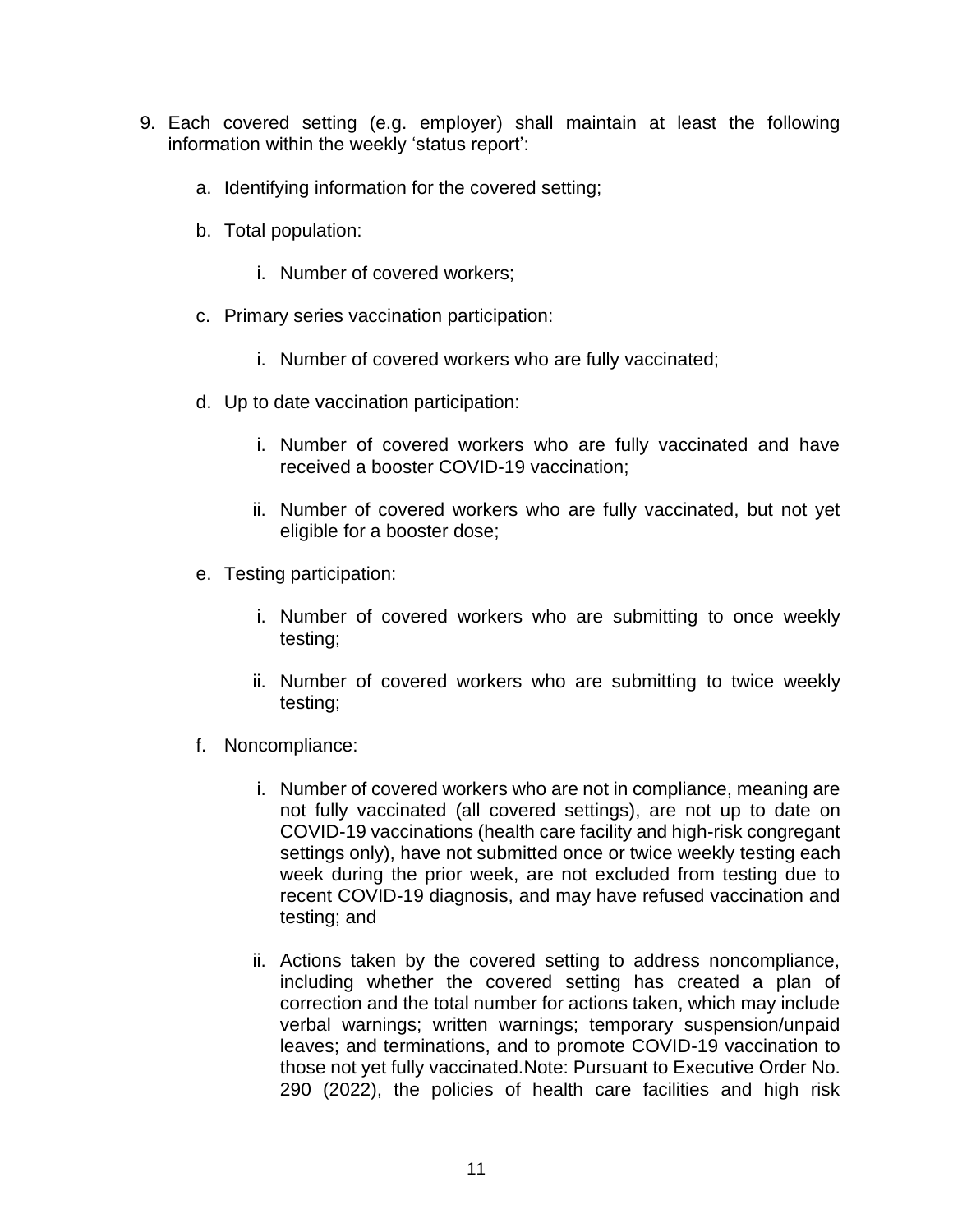congregate care settings must include a disciplinary process that takes the first step toward bringing a noncompliant covered worker into compliance within two weeks of the date set forth in the Executive Order.

- 10.The first report shall be compiled on a weekly basis by health care settings, highrisk congregate settings, and school settings starting October 26, 2021 and by child care centers and child care facilities starting November 2, 2021. Children's residential treatment centers, children's group homes, and children's psychiatric community homes licensed by the Department of Children and Families shall compile the status report on a weekly basis starting November 18, 2021. The information regarding "up to date participation" must be included starting April 11, 2022 for all covered settings.
- 11.In addition, starting April 11, 2022 for all health care and high-risk congregate settings, each such covered setting (e.g. employer) shall maintain the following information within the weekly 'status report':
	- a. Exemptions from COVID-19 vaccination participation:
		- i. Number of covered workers who have a documented medical exemption from COVID-19 vaccination;
		- ii. Number of covered workers who have a documented religious exemption from COVID-19 vaccination.
- 12.This report shall be compiled by the Tuesday of each week after the covered setting reviews all appropriate COVID-19 vaccination and testing records for their covered workers and shall include the data for the preceding Tuesday through Monday.
- 13.Any and all records related to COVID-19 vaccination and COVID-19 testing collected pursuant to Executive Order Nos. 252, 253, 264, 283, and 290, and this Directive shall be made available to the DOH or applicable state licensing entities, upon request.
- 14.The DOH may update the frequency of submissions by covered settings at any time.
- 15. If a covered setting does not submit the status report as requested, the covered setting shall be considered delinquent. Delinquencies shall be referred to the Department of Health, Department of Human Services, Department of Law and Public Safety, Department of Corrections, Department of Education, or Department of Children and Families, as appropriate, based on the length of time delinquent, number of times delinquent, and efforts made toward compliance. The local health department may also be notified of the delinquency.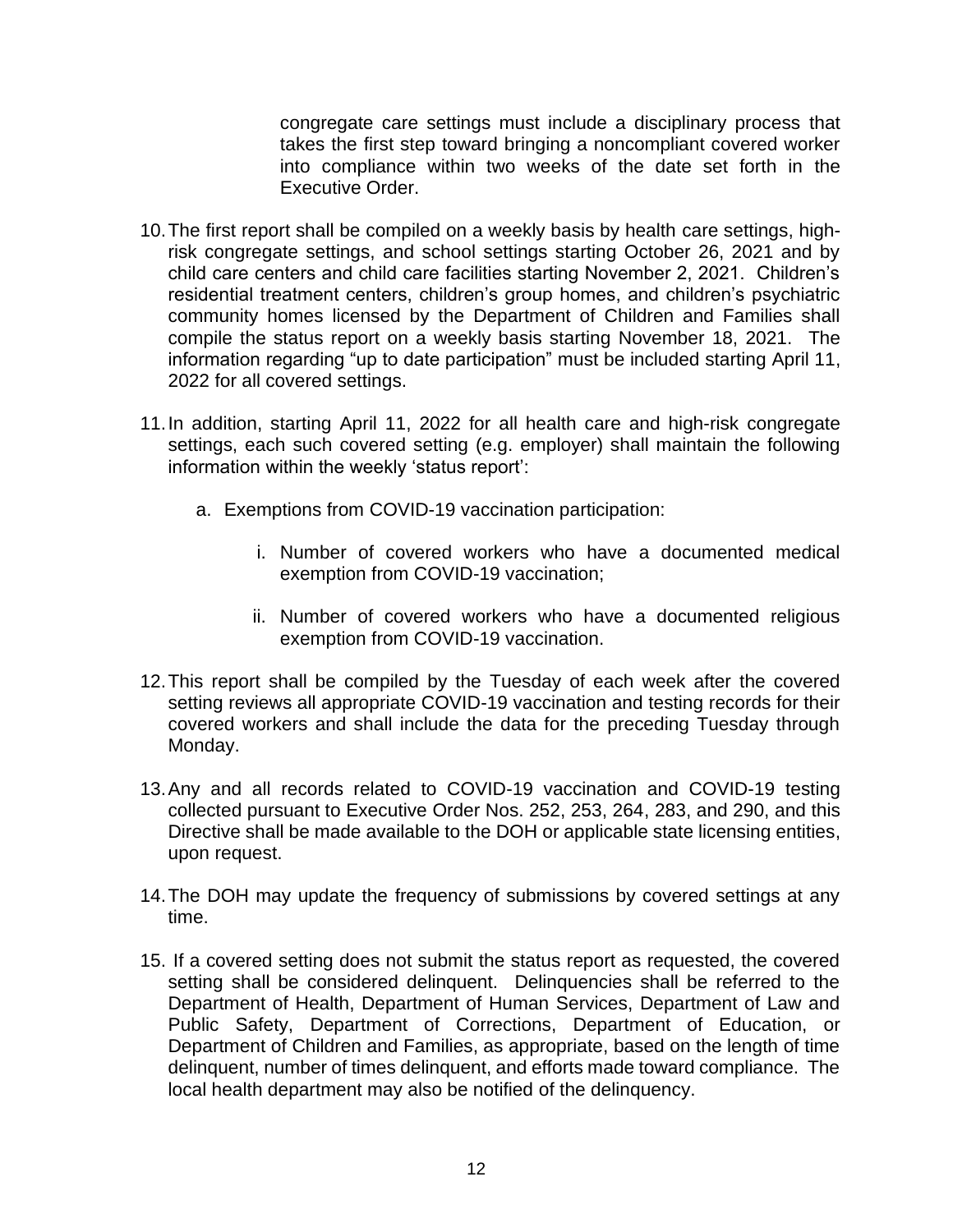16.Documentation or other confirmation of vaccination provided by covered workers to the covered setting is medical information about the covered workers and must be kept confidential in accordance with applicable law and regulations.

#### **Section 4: Testing Frequency**

- 17.Covered settings may execute a contract or enter into an agreement with a laboratory or other vendor for prioritization of test results and to ensure testing capacity for repeat covered setting-wide testing. Covered settings may also refer their covered workers to off-site or self-testing with requirement that the covered worker makes testing results (e.g. positive or negative) available to the covered setting.
- 18. Covered settings should base their testing frequency on the extent of the virus in the community, and should, therefore, use the regional COVID-19 Activity Level Index (CALI) level reported in the COVID-19 CALI Weekly Report: [https://www.nj.gov/health/cd/statistics/covid/,](https://www.nj.gov/health/cd/statistics/covid/) in the prior week as follows:

| <b>Regional CALI Level</b>         | <b>Minimum Testing Frequency</b> |
|------------------------------------|----------------------------------|
| Low (green)                        | Once a week                      |
| <b>Moderate (yellow)</b>           | Once a week                      |
| <b>High/Very High (orange/red)</b> | l Twice a week.                  |

- 19.Covered settings should monitor their regional CALI level every week and adjust the frequency of covered worker testing according to the table above.
	- a. If the regional CALI level increases to a higher level of activity, the facility should begin requiring covered workers who are not fully vaccinated or not up to date, as applicable, to be tested at the frequency shown in the table above as soon as the criteria for the higher activity are met.
	- b. If the regional CALI level decreases to a lower level of activity, the covered setting should continue requiring covered workers who are not fully vaccinated or not up to date, as applicable, to be tested at the higher frequency level until the county positivity rate has remained at the lower activity level for at least two weeks before reducing testing frequency.
- 20.If a covered worker sought testing off-site and is unable to receive the test result within 48 hours due to community testing supply shortages, limited access, or inability of laboratories to process tests within 48 hours, the covered worker must submit to the covered setting documentation that the worker submitted to the required testing.
- 21.Any covered worker (a) who is not yet fully vaccinated and (b) who has tested positive for COVID-19 in the prior 90 days is not recommended to submit to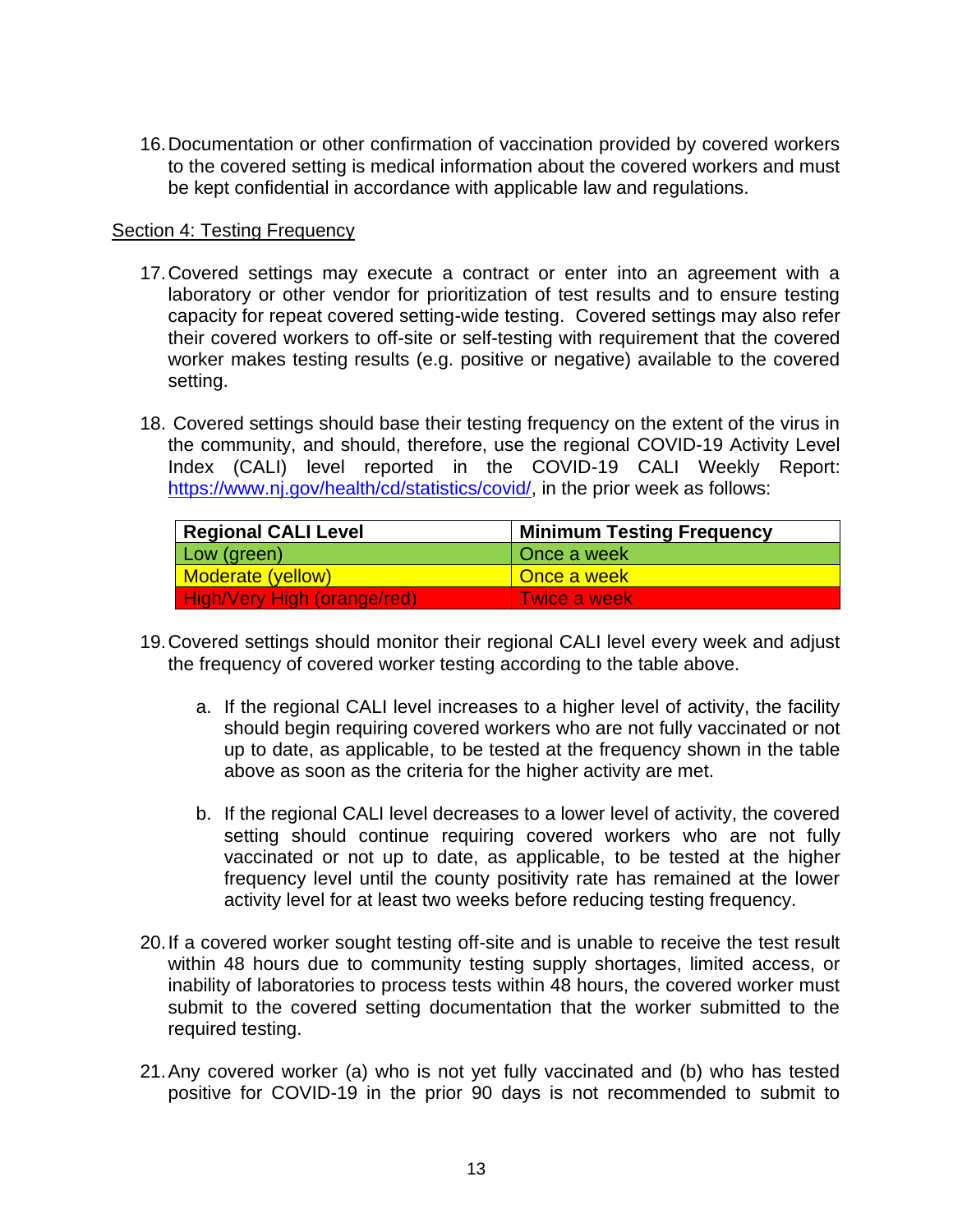COVID-19 testing if the person remains asymptomatic and has completed appropriate isolation, but is recommended to be vaccinated as soon as possible after acute illness and discontinued isolation. The same applies to any covered worker in a health care facility or high-risk congregate setting (a) who is not yet up to date on COVID-19 vaccinations and (b) who has tested positive for COVID-19 in the prior 90 days. See CDC guidance:

- a. "Overview of Testing for SARS-CoV-2, the virus that causes COVID-19": [https://www.cdc.gov/coronavirus/2019-ncov/hcp/testing-overview.html.](https://www.cdc.gov/coronavirus/2019-ncov/hcp/testing-overview.html)
- b. "Testing, Isolation, and Quarantine for Persons Who Have Recovered from Previous SARS-CoV-2 Infection": [https://www.cdc.gov/coronavirus/2019](https://www.cdc.gov/coronavirus/2019-ncov/hcp/faq.html#Testing,-Isolation,-and-Quarantine-for-Persons-Who-Have-Recovered-from-Previous-SARS-CoV-2-Infection) [ncov/hcp/faq.html#Testing,-Isolation,-and-Quarantine-for-Persons-Who-](https://www.cdc.gov/coronavirus/2019-ncov/hcp/faq.html#Testing,-Isolation,-and-Quarantine-for-Persons-Who-Have-Recovered-from-Previous-SARS-CoV-2-Infection)[Have-Recovered-from-Previous-SARS-CoV-2-Infection.](https://www.cdc.gov/coronavirus/2019-ncov/hcp/faq.html#Testing,-Isolation,-and-Quarantine-for-Persons-Who-Have-Recovered-from-Previous-SARS-CoV-2-Infection)

## Section 5: Testing Reporting

- 22.All testing result reporting required by this Directive is in addition to conventional reporting of testing results. Specifically, the aggregate reporting does not replace the requirement that testing administrators report individual COVID-19 test results (positive and negative) to public health authorities.
- 23.A report of the testing participation of the covered workers in every covered setting shall be made using the 'COVID-19 Immunization Status Report' (status report) explained in Section 2 above.
- 24.In addition, each school setting shall complete the Surveillance for Influenza and COVID-19 (SIC) Module in the Communicable Disease Reporting and Surveillance System (CDRSS), which is available at: [https://cdrs.doh.state.nj.us/.](https://cdrs.doh.state.nj.us/)
- 25.As part of the SIC Module, each school building in the school setting shall submit the information outlined in the "Surveillance for Influenza and COVID-19 (SIC) Module: User Guide for Schools" (available at: [https://cdrs.doh.state.nj.us/\)](https://cdrs.doh.state.nj.us/) in a prescribed format through the designated portal.
- 26.This report shall be submitted after the school setting reviews all appropriate COVID-19 vaccination and testing records for their covered workers.
- 27.School settings shall be required to submit the SIC Module report on a weekly basis starting October 26, 2021 and by 5:00 p.m. on Wednesday of each week thereafter.
- 28.School settings not submitting the SIC Module on a weekly basis shall be considered delinquent. Delinquencies may be referred to the Department of Education or the Department of Law and Public Safety, or both, as appropriate, based on the length of time delinquent, number of times delinquent, and efforts